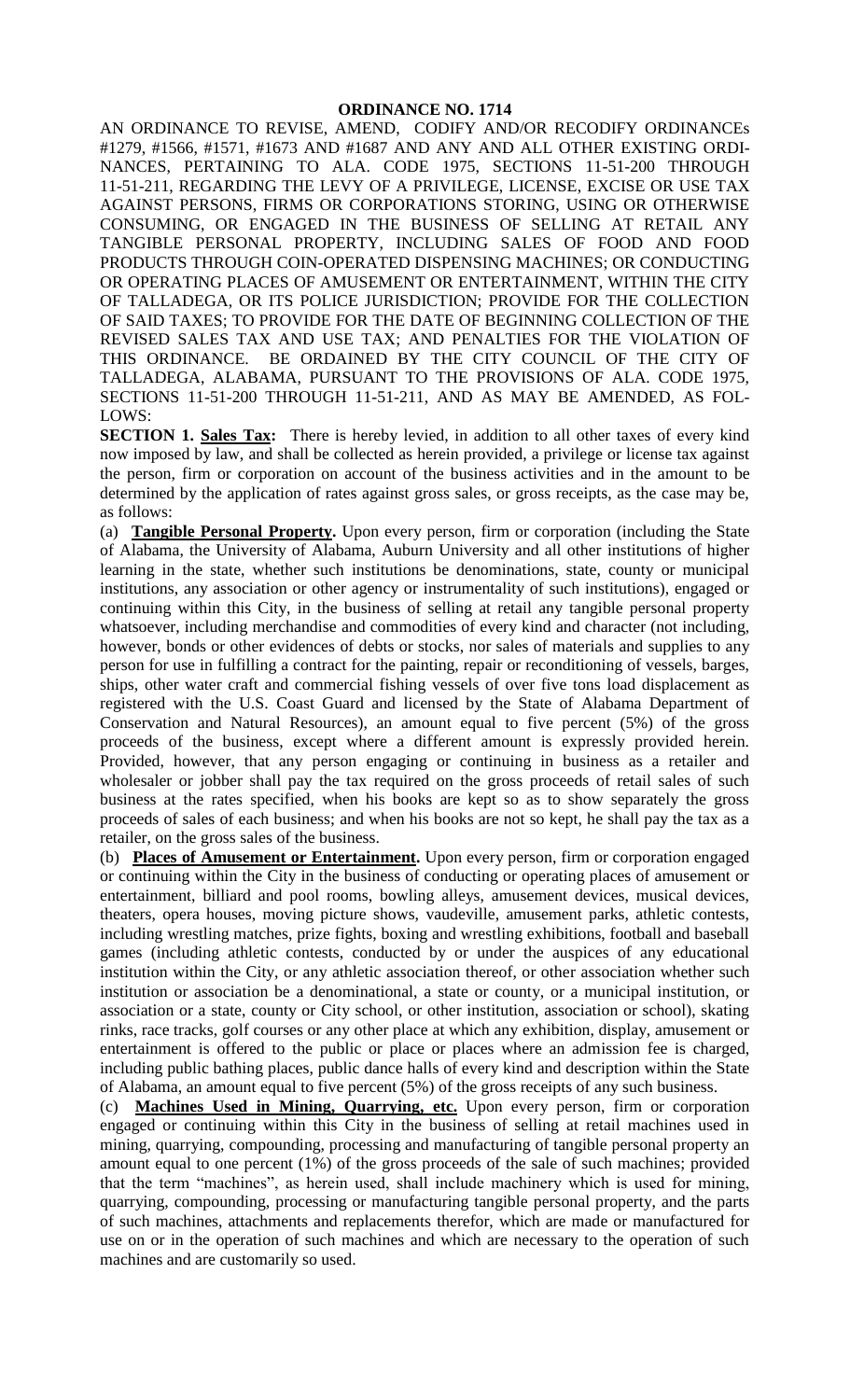(d) **Automotive Vehicles. Truck Trailers, etc.** Upon every person, firm or corporation engaged or continuing within this City in the business of selling at retail any automotive vehicle or truck trailer, semi-trailer or house trailer, or mobile home set-up materials and supplies, including, but not limited to, steps, blocks, anchoring, cable pipes and any other materials pertaining thereto, an amount equal to .75 percent (.75%) of the gross proceeds of sale of said automotive vehicles or truck trailer, semi-trailer or house trailer, or mobile home set-up materials and supplies, provided, however, where a person subject to the tax provided for in this subdivision withdraws from his stock in trade any automotive vehicle or truck trailer, semi-trailer or house trailer for use by him or by his employee or agent in the operation of such business, there shall be paid, in lieu of the tax levied herein a fee of Two and 50/1 00 (\$2.50) dollars per year, or part thereof, during which such automotive vehicle, truck trailer, semi-trailer or house trailer shall remain the property of such person. Each such year, or part thereof, shall begin with the day or anniversary date, as the case may be, of such withdrawal and shall run for the twelve succeeding months, or part thereof, during which such automotive vehicle, truck trailer, semi-trailer or house trailer shall remain the property of such person.

Where any used automotive vehicle or truck trailer, semi-trailer or house trailer is taken in trade or in a series of trades, as a credit or part payment on the sale of a new or used vehicle, the tax levied here shall be paid on the net difference, that is, the price of the new or used vehicle sold less the credit for the used vehicle taken in trade.

(e) **Food Sold Through Coin-Operated Dispensing Machines**. Upon every person, firm or corporation engaged or continuing within this City in the business of selling, through coin-operated dispensing machines, food and food products for human consumption, not including beverages other than coffee, milk, milk products and substitutes therefore, there is hereby levied a tax equal to three percent (3%) of the cost of such food, food products and beverages sold through such machines, which cost for the purpose of this subdivision shall be the gross proceeds of sales of such business.

(f) **Machines For Planting, Cultivating and Harvesting Farm Products.** Upon every person, firm or corporation engaged or continuing within this City in the business of selling, at retail, any machines, machinery or equipment, either that which is self-propelled or otherwise propelled or drawn, and which is used in planting, cultivating and harvesting farm products, or that which is used in connection with the production of agricultural, produce or products, livestock or poultry on farms, and the parts of such machines, machinery or equipment, attachments and replacements therefore, which are made or manufactured for use on or in the operation of such machine, machinery or equipment, and which are necessary to and customarily used in the operation of such machine, machinery or equipment an amount equal to one percent (1%) of the gross proceeds of the sale thereof. The rate herein prescribed with respect to parts, attachments and replacements shall not apply to any automotive vehicle or trailer designed primarily for public highway use, except farm trailers used primarily in the production and harvesting of agricultural commodities. Where any used machine, machinery or equipment, either that which is self-propelled or otherwise propelled or drawn and which is used in planting, cultivating and harvesting farm products, or used in connection with the production of agricultural produce or products, livestock and poultry on farms, is taken in trade or in a series of trades as a credit or part-payment on a sale of a new or used machine, machinery or equipment, the tax levied herein shall be paid on the net difference, that is, the price of the new or used machine, machinery or equipment sold, less the credit for the used machine, machinery or equipment taken in trade.

**SECTION 2: Use or Excise Tax:** (a) An excise tax is hereby imposed on the storage, use or other consumption in the City of all tangible personal property whatsoever, including merchandise and commodities of every kind and character (not including, however, sales of materials and supplies to any person for use in fulfilling a contract for the painting, repair or reconditioning of vessels, barges, ships, other water craft and commercial fishing vessels of over five tons load displacement, as registered with the U.S. Coast Guard and licensed by the State of Alabama Department of Conservation and Natural Resources), purchased at retail on or after the effective date of this ordinance for storage, use or other consumption in the City, at the rate of five percent (5%) of the sales price of such property within the corporate limits of said City, except as provided in Sections (b), (c), and (d) hereafter.

(b) An excise tax is hereby imposed on the storage, use or other consumption in the City of any machines used in mining, quarrying, compounding, processing and manufacturing of tangible personal property purchased at retail on or after the effective date of this ordinance, at the rate of one per cent (1%) of the sales price of any such machine, within the corporate limits of the City, provided that the term "machine" as herein used, shall include machinery which is used for mining, quarrying, compounding, processing or manufacturing tangible personal property, and the parts of such machines, attachments and replacements therefore, which are made or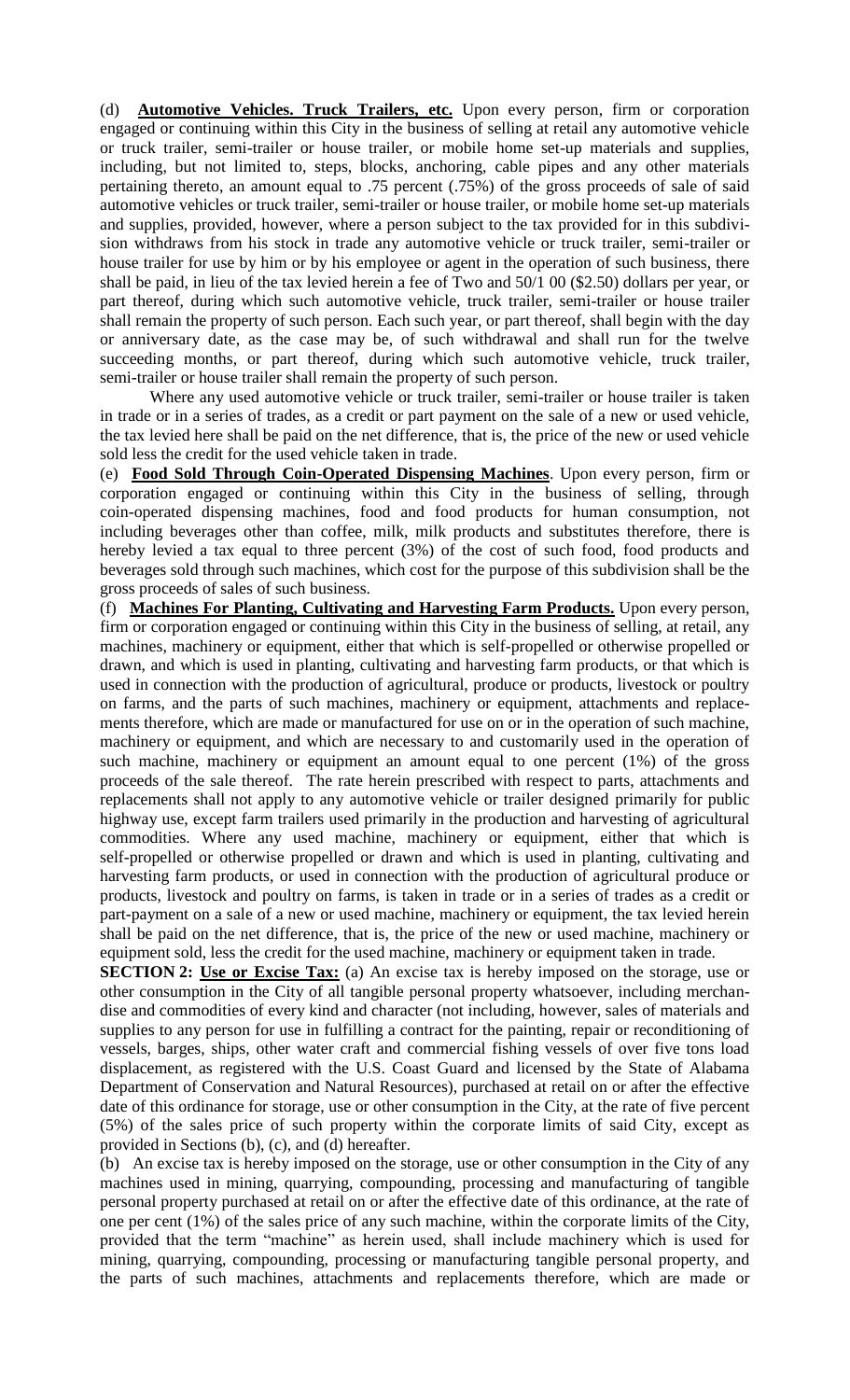manufactured for use on or in the operation of such machines and which are necessary to the operation of such machines and are customarily so used.

(c) An excise tax is hereby imposed on the storage, use or other consumption in the City of any automotive vehicle or truck trailer, semi-trailer or house trailer purchased at retail on or after the effective date of this ordinance for storage, use or other consumption in the City at the rate of .75 percent (.75%) of the sales price for such automotive vehicle, truck trailer, semi-trailer or house trailer within the corporate limits of said City. Where any used automotive vehicle, truck trailer, semi-trailer or house trailer is taken in trade, or in a series of trades, as a credit or part-payment on the sale of a new or used vehicle, the tax levied herein shall be paid on the net difference, that is, the price of the new or used vehicle sold, less the credit for the used vehicle taken in trade.

(d) An excise tax is hereby levied and imposed on the storage, use or other consumption in the City of any machine, machinery or equipment which is used in planting, cultivating and harvesting farm products, or used in connection with the production of agricultural produce or products, livestock or poultry on farms, and the parts of such machines, machinery or equipment, attachments and replacements therefore, which are made or manufactured for use on or in the operation of such machine, machinery or equipment and which are necessary to and customarily used in the operation of such machine, machinery or equipment, which is purchased at retail after the effective date of this ordinance, for the storage, use or other consumption in the City, at the rate of one percent (1%) of the sales price of such property within the corporate limits of said City, regardless of whether the retailer is or is not engaged in the business in this City; provided, however, the one percent (1%) rate herein prescribed with respect to parts, attachments and replacements shall not apply to any automotive vehicle of trailer designed primarily for public highway use, except farm trailers used primarily in the production and harvesting of agricultural commodities. Where any used machine, machinery or equipment which used in planting, cultivating and harvesting farm products, or used in connection with the production of agricultural produce or products, livestock and poultry on farms, is taken in trade, or in a series of trades, as a credit or part-payment on a sale of a new or used machine, machinery or equipment, the tax levied herein shall be paid on the net difference, that is, the price of the new or used machine, machinery or equipment sold, less the credit for the used machine, machinery or equipment taken in trade.

**SECTION 3. Levy of the Tax in the Police Jurisdiction:** Upon every person, firm or corporation engaged in the doing of any act, or who shall do any act, or continuing in the doing of any act, or engaged in the operation of any business, or who shall engage in the operation of any business, within the police jurisdiction of the City, but beyond the corporate limits of said City, for which or upon which a privilege, license, excise of use tax is in this ordinance levied or required within the corporate limits of the City, there is hereby levied, in addition to all other taxes of every kind now imposed by law or by municipal ordinance, to be collected as herein provided for the privilege, license, excise or use tax equal to one-half of that provided, levied or required in this ordinance for the doing of such act, or the engaging or continuing therein, or the engaging or continuing in the operation of such business within the corporate limits of the City; provided, further, that except for the amount of the privilege or license tax herein levied within the police jurisdiction of said City, but without the corporate limits thereof, all the provisions of this ordinance extend and apply to all the area within the police jurisdiction of the City.

**SECTION 4. Applicability of Provisions of State Sales and Use Tax Law:** All taxes levied or assessed pursuant to this ordinance shall be subject to all definitions, exceptions, exemptions, proceedings, requirements, provisions, regulations, procedures, penalties, fines, punishments and deductions as provided by the revenue laws of the State of Alabama regarding sales and use taxes, Ala. Code 1975, Title 40, Chapter 2A and Chapter 23, except where inapplicable or where otherwise provided in this ordinance. As penalty for taxes delinquent more than 12 months, the City shall assess a lien against all property, both real and personal, of the owners to be comprised of all taxes owed plus a \$100 administrative fee, as allowed by the Code of Alabama 1975, Section 11-51-44. Notwithstanding the foregoing, the following shall apply as to the filing of taxes and reports and for the granting of discounts:

A. The filing of all taxes and reports required under Ala. Code 1975, Section 40-23-7 and all other applicable sections of the Code of Alabama (1975) shall be made electronically; and

B. No discount shall be allowed to any taxpayer for the payment of taxes due by such taxpayer before the same becomes delinquent.

## **SECTION 5. Allocation of Sales Tax and Use Tax Collected Under This Ordinance:**

(a) The sales tax and use tax collected under the provisions of Section 1(a) and (b) and Section 2(a) and (b) are hereby allocated as follows: